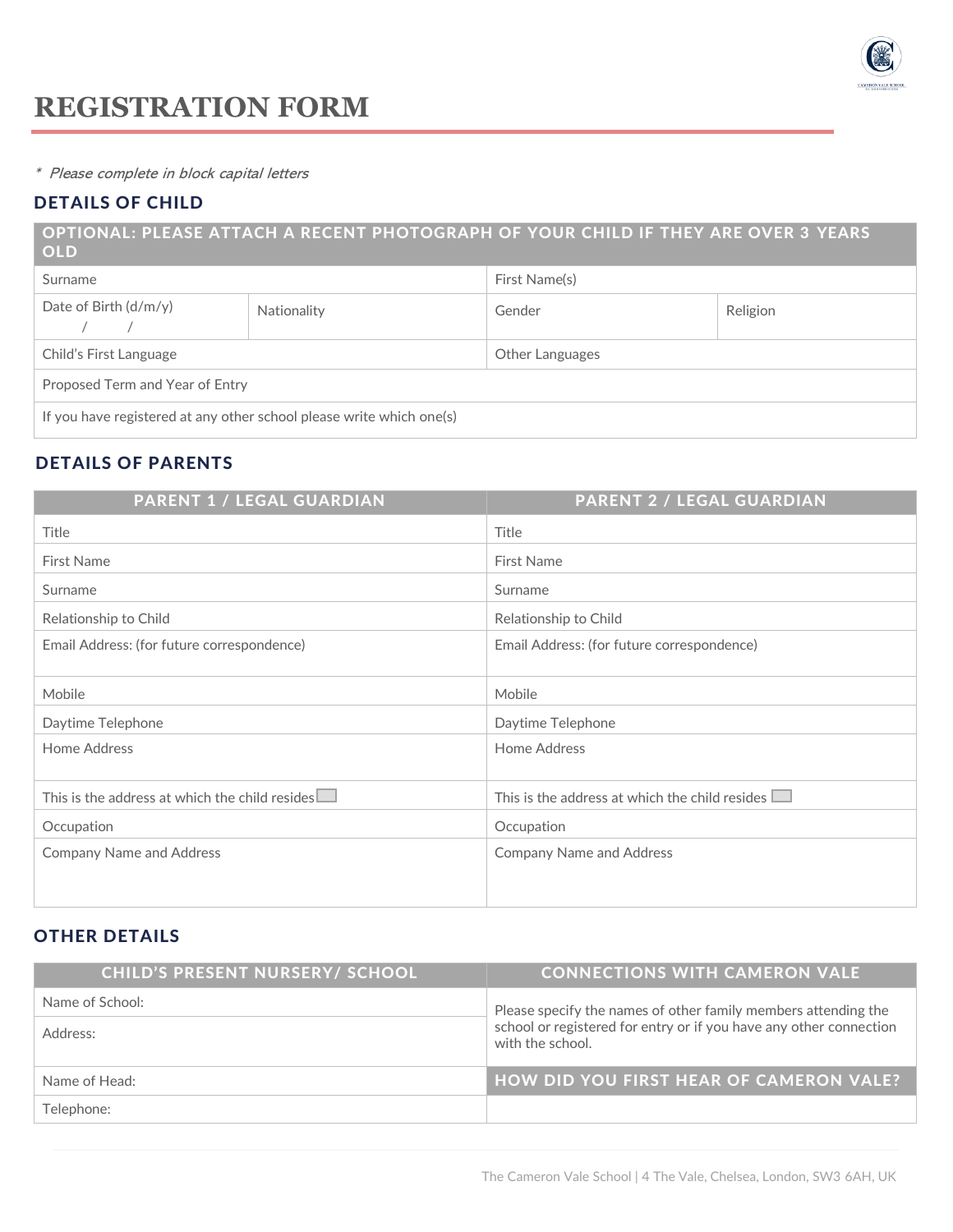

Email:

## MEDICAL INFORMATION

### PLEASE INCLUDE ANY INFORMATION REGARDING ANY HEALTH PROBLEM OR ALLERGY AFFECTING YOUR CHILD; ANY LEARNING DIFFICULTY, DISABILITY OR SPECIAL EDUCATIONAL NEEDS

Details can be provided on a separate sheet if necessary.

PLEASE NOTE: Early registration is recommended. Offers of places are subject to availability and the admission requirements of the School at the time offers are made. A copy of the School's Terms and Conditions will be supplied on request.

### DECLARATION

I / We:

- Request that the child named above is registered as a prospective pupil;
- Have transferred the non-refundable Registration Fee of £200 by direct bank transfer to:

BACS Information Allied Irish Bank Account Name: Forfar Chelsea Limited Sort Code: 23-85-89 Account Number: 01657092 | Swift Code: AIBKGB2LXXX IBAN no: GB69 AIBK 2385 8901 6570 92 With reference (name of child and year of entry EG, JOSEPHSMITH20) and payment date

Or (please delete payment method as appropriate) enclose a cheque in the sum of £200 and made payable to Forfar Chelsea Limited in respect of the non- refundable Registration Fee

• Enclose the completed Registration Form duly signed by me/ us

| <b>SIGNED DECLARATION</b> | <b>PARENT 1 / LEGAL GUARDIAN</b> | <b>PARENT 2 / LEGAL GUARDIAN</b> |
|---------------------------|----------------------------------|----------------------------------|
| <b>SIGNATURE</b>          |                                  |                                  |
| <b>FULL NAME</b>          |                                  |                                  |
| <b>NAME OF CHILD</b>      |                                  |                                  |
|                           |                                  |                                  |

DATE

| <b>FOR OFFICE USE ONLY</b>    |             |       |      |  |
|-------------------------------|-------------|-------|------|--|
| Child's Name and D.O.B.:      |             |       |      |  |
| Date Received:                |             |       |      |  |
| Registration Fee Received by: | <b>BACS</b> | Date: | Ref: |  |
|                               | Cheaue      |       |      |  |